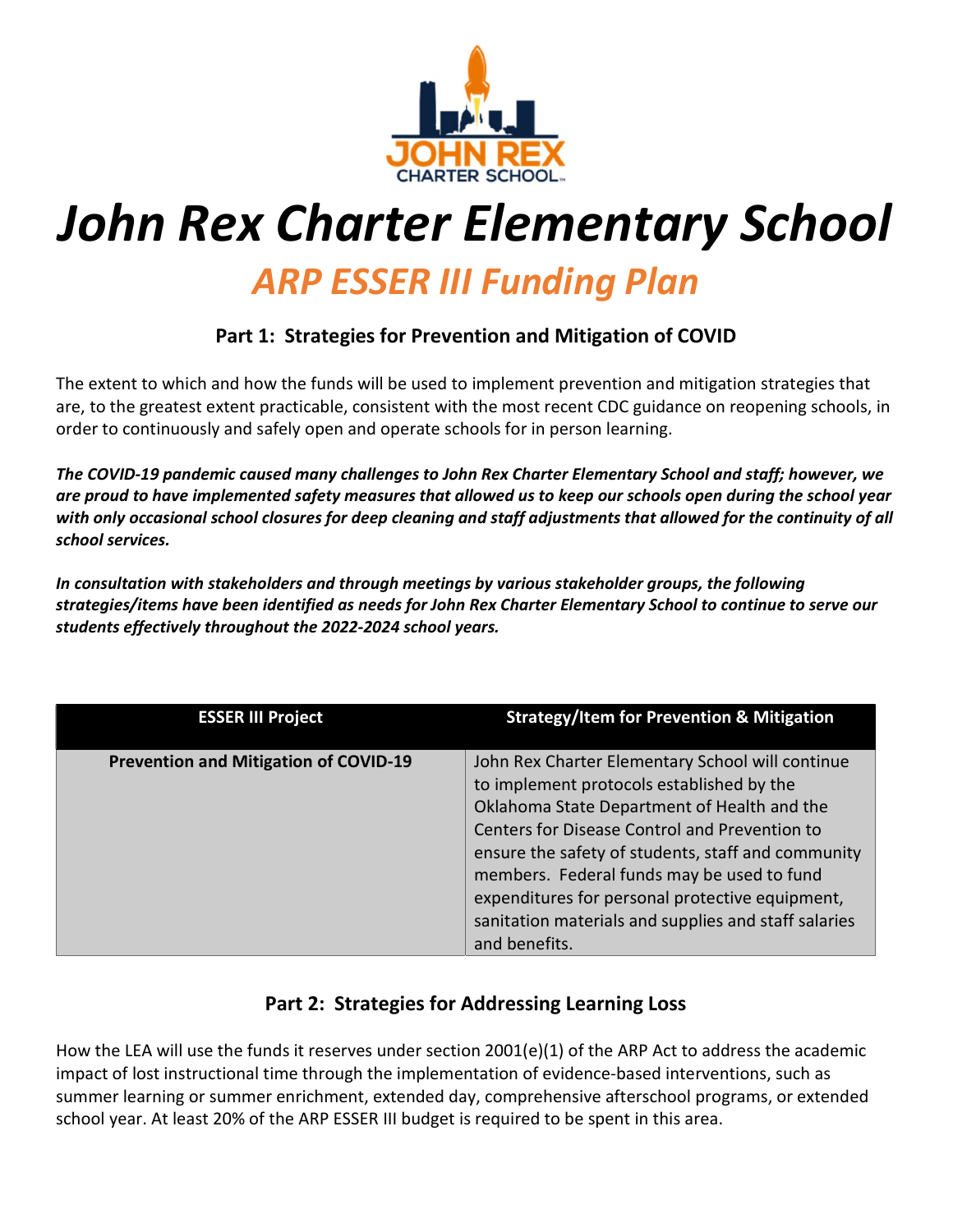| <b>ESSER III Project</b>                       | <b>Strategy for Addressing Learning Loss</b>       |
|------------------------------------------------|----------------------------------------------------|
| Salaries and benefits to address Learning Loss | Provide math and literacy intervention by          |
| (Intervention Teachers, Reading Specialist,    | employing staff to track student progress on       |
| <b>Instructional Coach)</b>                    | benchmark assessments and individual literacy and  |
|                                                | math skills; Provide instructional coach to assist |
|                                                | teachers in developing plans for specific students |
|                                                | who are at risk due to the COVID-19 pandemic;      |
|                                                | Communicate effectively with all teachers;         |
|                                                | Communicate effectively with parents of EL         |
|                                                | students                                           |

- Required minimum of 20% of the ARP ESSER III Allocation to address the impact of lost instructional time
- Planned projects using ARP ESSER III funds to address lost instructional time due to COVID = 79% of the ARP ESSER III Allocation

## Part 3: Other ARP ESSER III Expenditures

How the LEA will spend its remaining ARP ESSER funds consistent with section 2001(e)(2) of the ARP Act.

| <b>Expenditure</b>                                     | <b>Allowable Use</b>                                                                                                                                                                                                                                                                                                                                                        |
|--------------------------------------------------------|-----------------------------------------------------------------------------------------------------------------------------------------------------------------------------------------------------------------------------------------------------------------------------------------------------------------------------------------------------------------------------|
| <b>Retention Stipends/Benefits</b>                     | John Rex will provide stipends for staff who work<br>diligently through the pandemic allowing the school<br>to remain open as well as providing learning in a<br>remote learning environment for parents who chose<br>to have their children educated in a remote learning<br>environment as well as for students who are<br>quarantined as result of the COVID-19 pandemic |
| <b>Professional Development for Teachers and Staff</b> | Professional Development for staff in Kagan<br>Engagement Activities and Sound Wall to help<br>teachers meet and surpass their goals for student<br>achievement.                                                                                                                                                                                                            |
| <b>Indirect Cost</b>                                   | John Rex will spend the allowed indirect costs<br>associated with the ARP ESSER III Funds which are<br>necessary to do provide continuity of services.                                                                                                                                                                                                                      |

#### Part 4: Ensuring Most Vulnerable Populations Unique Needs Are Addressed

How the LEA will ensure that the interventions it implements, including but not limited to the interventions implemented under section 2001(e)(1) of the ARP Act to address the academic impact of lost instructional time, will respond to the academic, social, emotional, and mental health needs of all students, and particularly those students disproportionately impacted by the COVID-19 pandemic, including students from low-income families, students of color, English learners, children with disabilities, students experiencing homelessness, children in foster care, and migratory students.

#### John Rex Charter Elementary School serves approximately 700 students. It has a 96% attendance rate. Ten percent of the student population is served in the Special Education program with 35% economically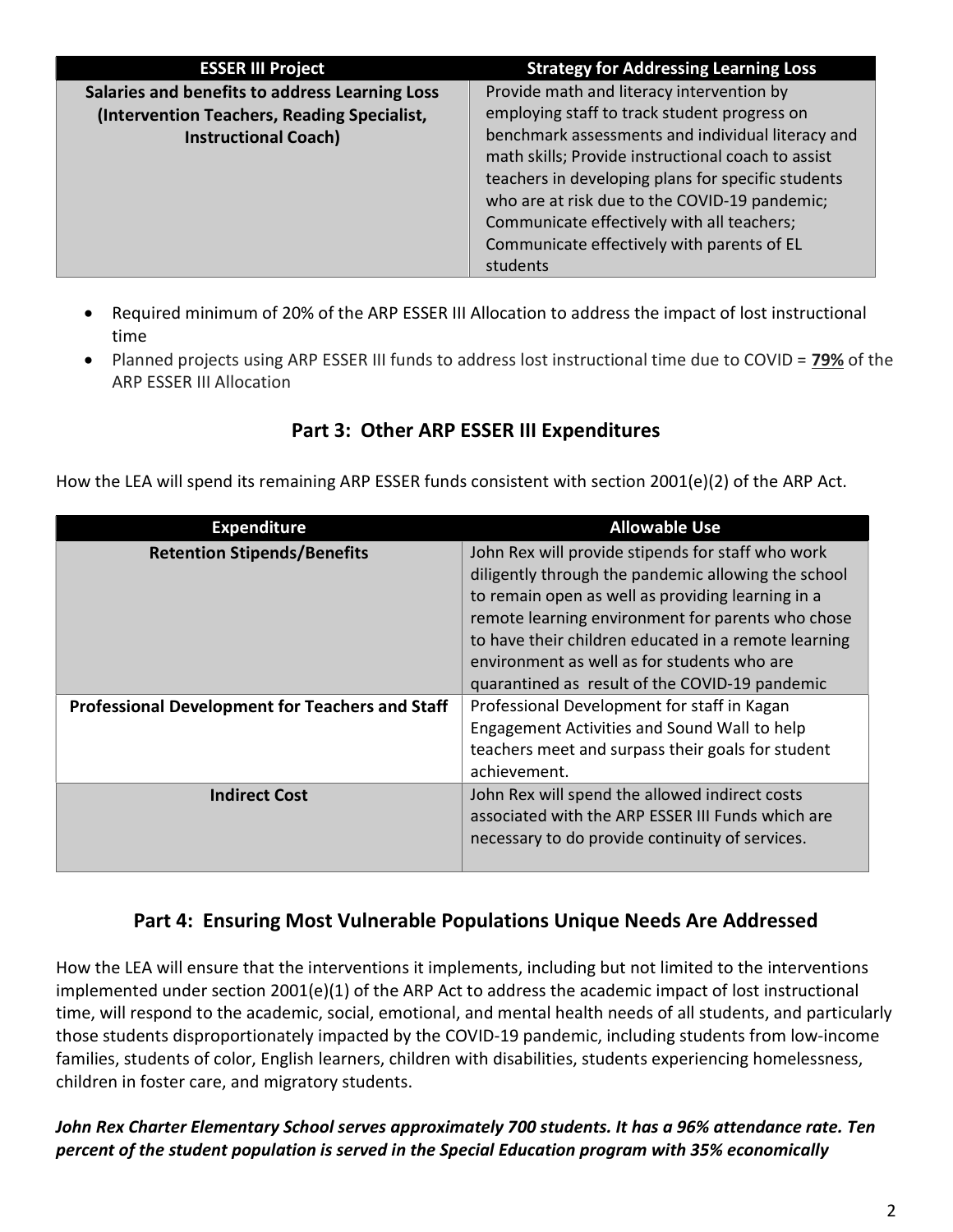disadvantaged, and 9% of the population are English Language Learners. The student population is 40% White, 24% Black, 17% Hispanic, 5% Native American, 4% Asian, and 10% two or more races.

| Subgroup                                             | <b>Academic</b><br><b>Needs</b>                                                                                                                                                                                                                                                                   | <b>Social</b><br><b>Needs</b>                                                                                                                                         | <b>Emotional Needs</b>                                                                                                                                                                                         | <b>Mental Health</b><br><b>Needs</b>                                                                                                                   |
|------------------------------------------------------|---------------------------------------------------------------------------------------------------------------------------------------------------------------------------------------------------------------------------------------------------------------------------------------------------|-----------------------------------------------------------------------------------------------------------------------------------------------------------------------|----------------------------------------------------------------------------------------------------------------------------------------------------------------------------------------------------------------|--------------------------------------------------------------------------------------------------------------------------------------------------------|
| <b>Economically</b><br><b>Disadvantaged Students</b> | 1:1 chromebooks for<br>school and virtual<br>learning as needed<br>Curriculum for<br>virtual learning to<br>be purchased and<br>implemented<br>Interventionist as<br>needed based on<br>learning gaps<br>Learning Specialist<br>for special<br>population that will<br>need additional<br>support | School Supplies as<br>neededi.e. Lunch<br>box, backpack,<br>water bottle etc.<br>Food pick ups when<br>virtual<br>Access to all<br>enrichment and<br>special classes. | <b>Classroom Buddies</b><br><b>Mentors</b><br><b>Backpack Group</b><br>with the Dean of<br>Students<br>Responsive<br>Classroom<br>implementation,<br>resources and<br>continued<br>professional<br>development | Partnership with<br>outside counseling<br>and therapy<br>resources as needed<br>Classroom behavior<br>or academic plans to<br>support mental<br>health |
| <b>Students of Color</b>                             | 1:1 chromebooks for<br>school and virtual<br>learning as needed<br>Curriculum for<br>virtual learning to<br>be purchased and<br>implemented<br>Interventionist as<br>needed based on<br>learning gaps<br>Learning Specialist<br>for special<br>population that will<br>need additional<br>support | School Supplies as<br>neededi.e. Lunch<br>box, backpack,<br>water bottle etc.<br>Food pick-ups when<br>virtual<br>Access to all<br>enrichment and<br>special classes. | <b>Classroom Buddies</b><br><b>Mentors</b><br><b>Backpack Group</b><br>with the Dean of<br>Students<br>Responsive<br>Classroom<br>implementation,<br>resources and<br>continued<br>professional<br>development | Partnership with<br>outside counseling<br>and therapy<br>resources as needed<br>Classroom behavior<br>or academic plans to<br>support mental<br>health |
| <b>EL Learners</b>                                   | 1:1 chromebooks for<br>school and virtual<br>learning as needed<br>Curriculum for<br>virtual learning to                                                                                                                                                                                          | School Supplies as<br>neededi.e. Lunch<br>box, backpack,<br>water bottle etc.<br>Food pick-ups when<br>virtual                                                        | <b>Classroom Buddies</b><br>Mentors<br><b>Backpack Group with</b><br>the Dean of Students                                                                                                                      | Partnership with<br>outside counseling<br>and therapy<br>resources as needed<br>Classroom behavior<br>or academic plans to                             |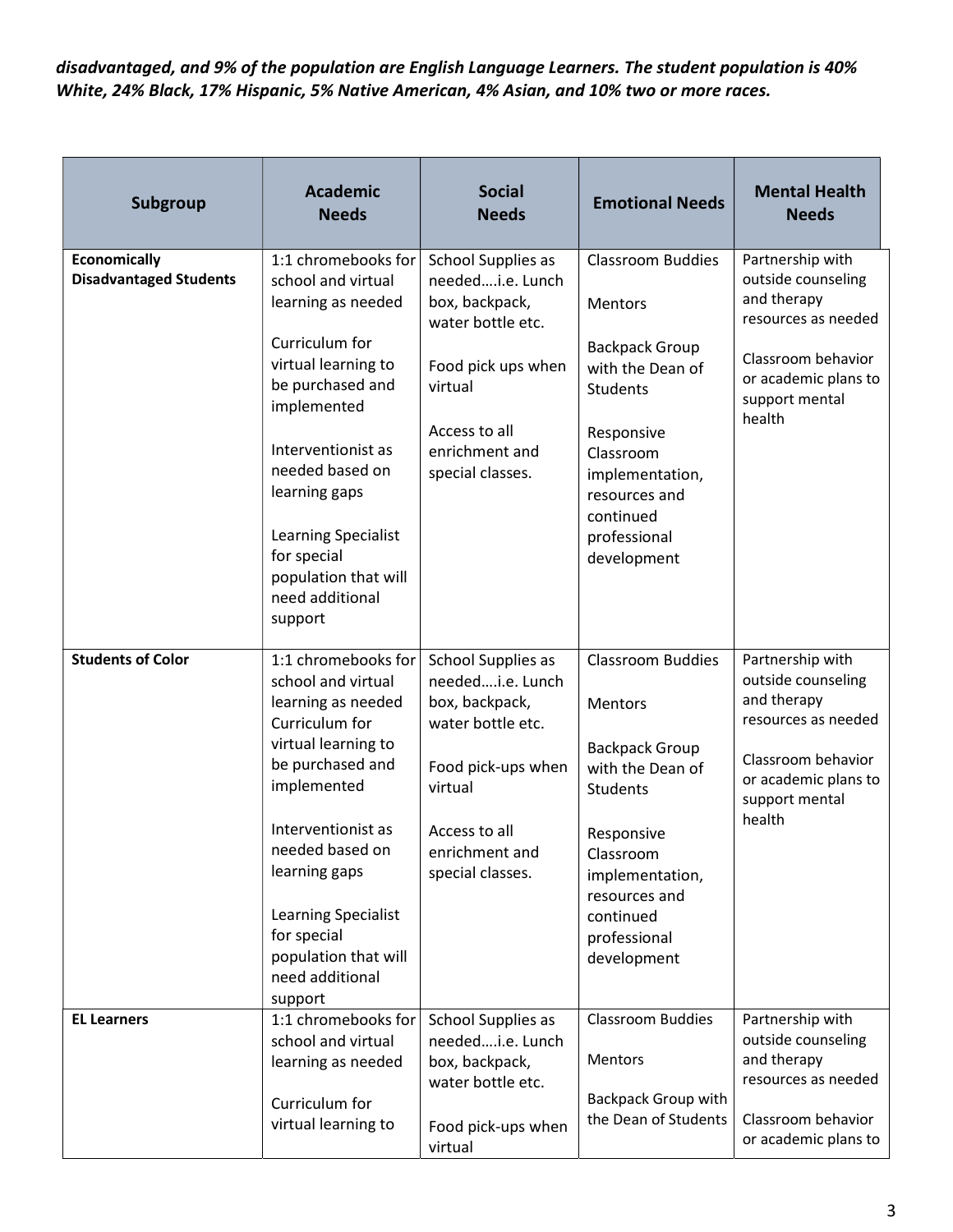|                                                      | be purchased and<br>implemented<br>Interventionist as<br>needed based on<br>learning gaps<br>Learning Specialist<br>for special<br>population that will<br>need additional<br>support                                                                                                             | Access to all<br>enrichment and<br>special classes.                                                                                                                   | Responsive Classroom<br>implementation,<br>resources and<br>continued<br>professional<br>development                                                                                                                                         | support mental<br>health                                                                                                                               |
|------------------------------------------------------|---------------------------------------------------------------------------------------------------------------------------------------------------------------------------------------------------------------------------------------------------------------------------------------------------|-----------------------------------------------------------------------------------------------------------------------------------------------------------------------|----------------------------------------------------------------------------------------------------------------------------------------------------------------------------------------------------------------------------------------------|--------------------------------------------------------------------------------------------------------------------------------------------------------|
| <b>Disabled Students</b><br><b>Homeless Students</b> | 1:1 chromebooks for<br>school and virtual<br>learning as needed<br>Curriculum for<br>virtual learning to<br>be purchased and<br>implemented<br>Interventionist as<br>needed based on<br>learning gaps<br>Learning Specialist<br>for special<br>population that will<br>need additional<br>support | School Supplies as<br>neededi.e. Lunch<br>box, backpack,<br>water bottle etc.<br>Food pick-ups when<br>virtual<br>Access to all<br>enrichment and<br>special classes. | <b>Classroom Buddies</b><br>Mentors<br><b>Backpack Group with</b><br>the Dean of Students<br>Responsive Classroom support mental<br>implementation,<br>resources and<br>continued<br>professional<br>development<br><b>Classroom Buddies</b> | Partnership with<br>outside counseling<br>and therapy<br>resources as needed<br>Classroom behavior<br>or academic plans to<br>health                   |
|                                                      | 1:1 chromebooks for<br>school and virtual<br>learning as needed<br>Curriculum for<br>virtual learning to<br>be purchased and<br>implemented<br>Interventionist as<br>needed based on<br>learning gaps<br>Learning Specialist<br>for special<br>population that will<br>need additional<br>support | School Supplies as<br>neededi.e. Lunch<br>box, backpack,<br>water bottle etc.<br>Food pick-ups when<br>virtual<br>Access to all<br>enrichment and<br>special classes. | Mentors<br><b>Backpack Group with</b><br>the Dean of Students<br>Responsive Classroom<br>implementation,<br>resources and<br>continued<br>professional<br>development                                                                        | Partnership with<br>outside counseling<br>and therapy<br>resources as needed<br>Classroom behavior<br>or academic plans to<br>support mental<br>health |
| <b>Foster Care Students</b>                          | 1:1 chromebooks for<br>school and virtual<br>learning as needed                                                                                                                                                                                                                                   | School Supplies as<br>neededi.e. Lunch<br>box, backpack,<br>water bottle etc.                                                                                         | <b>Classroom Buddies</b><br>Mentors                                                                                                                                                                                                          | Partnership with<br>outside counseling<br>and therapy<br>resources as needed                                                                           |